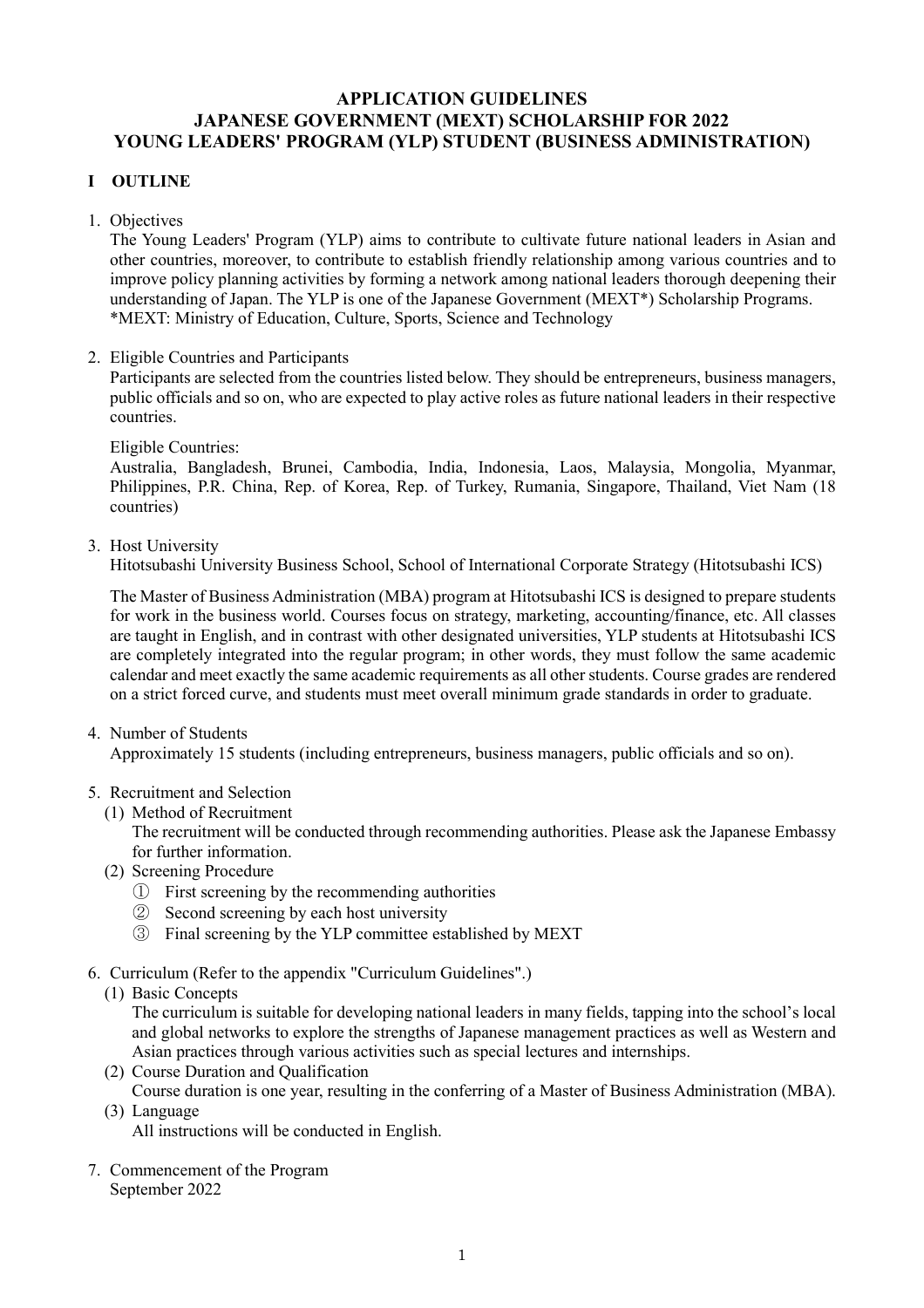#### **II INFORMATION FOR APPLICANTS**

MEXT will offer scholarships to foreign students who wish to study in Japanese universities as YLP students for the academic year 2022 under the MEXT Scholarship Program. The conditions are as follows:

#### 1. Field of Study

Business Administration (Hitotsubashi University Business School, School of International Corporate Strategy (Hitotsubashi ICS))

- 2. Qualifications
	- (1) Nationality: Applicants must be nationals of a country participating in the YLP Program. An applicant who has Japanese nationality at the time of application is not eligible.
	- (2) Age: Applicants must be, in principle, under 40 years old as of September 1, 2022 (i.e., born on or after September 2, 1982) although exceptions may be made on a case by case basis if consistent with the purposes and goals of the Scholarship Program.
	- (3) Academic Background: Applicants must be college graduates who have achieved excellent results.
	- (4) English Ability: A minimum TOEFL-iBT score of 100, TOEFL-PBT score of 600, TOEFL-CBT score of 250, IELTS Academic score of 7.0 or equivalent.
	- (5) General Aptitude for Business Studies: It is demonstrated by the Graduate Management Admissions Test (GMAT) score (600 or above is expected), the Graduate Record Examination (GRE) score (160 or above on Quantitative Reasoning and 150 or above on Verbal Reasoning is expected) or other indicators. Although not strictly required, the submission of the GMAT or GRE score is highly desirable. A GMAT or GRE score taken within the past five years is one of several admissions criteria that helps the admissions committee determine the business aptitude of the applicant. Candidates who do not submit a GMAT or GRE score must take verbal and quantitative examinations on the interview day.
	- (6) Professional Experience: At least 2 years of full-time work experience as of September 1, 2022, and holding office continuously in the same work place at the point of application and after the entrance.
	- (7) Health: Applicants must be judged that you are medically adequate to pursue study in Japan by an examining physician on a prescribed certificate of health.
	- (8) Arrival in Japan: In principle, applicants must be able to arrive in Japan during the period specified by the accepting university within two weeks before and after the first day of the course conducted by the accepting university. If the applicant cannot arrive in Japan during the specified period for personal reasons, travel expenses to Japan will not be paid.
	- (9) Visa Requirement: In principle, a selected applicant must obtain a "Student" (留学) visa at the Japanese diplomatic mission located in the applicant's country of nationality, and enter Japan with the residence status of "Student." Applicants who change their residence status to any status other than "Student" (留 学) after their arrival in Japan will immediately lose their status as a MEXT Scholarship student.
	- (10) Non-Eligibility: Applicants who meet any or all of the following conditions are not eligible. If identified after acceptance of the scholarship grantees, the applicants will be required to withdraw from the scholarship.
		- ① Those who are military personnel or military civilian employees at the time of their arrival in Japan or during the period of the payment of the scholarship;
		- ② Those who cannot arrive in Japan by the last date of the period designated by accepting university;
		- ③ Those who are already enrolled in a Japanese university or other institution with a residence status of "Student" (留学) or who are going to be enrolled, or plan to enroll, in a Japanese university or other institution as a privately-financed international student from the time of application to the MEXT scholarship program in the applicant's country until the commencement of the period for payment of the MEXT scholarship. However, this stipulation does not apply to privately-financed international students who, even though they are enrolled, or are planning to enroll, in a Japanese university, verifiably complete their studies before the start of the scholarship payment period, return to their home country at the time of the scholarship application, and newly acquire the "Student" residence status and come to Japan;
		- ④ Those who are planning to receive scholarship money from an organization other than MEXT (including a government organization of the applicant's country) on top of the scholarship money provided by MEXT after the start of the scholarship payment period;
		- ⑤ Holders of dual nationality at the time of application who cannot verify that they will give up Japanese nationality by the time of the arrival in Japan; or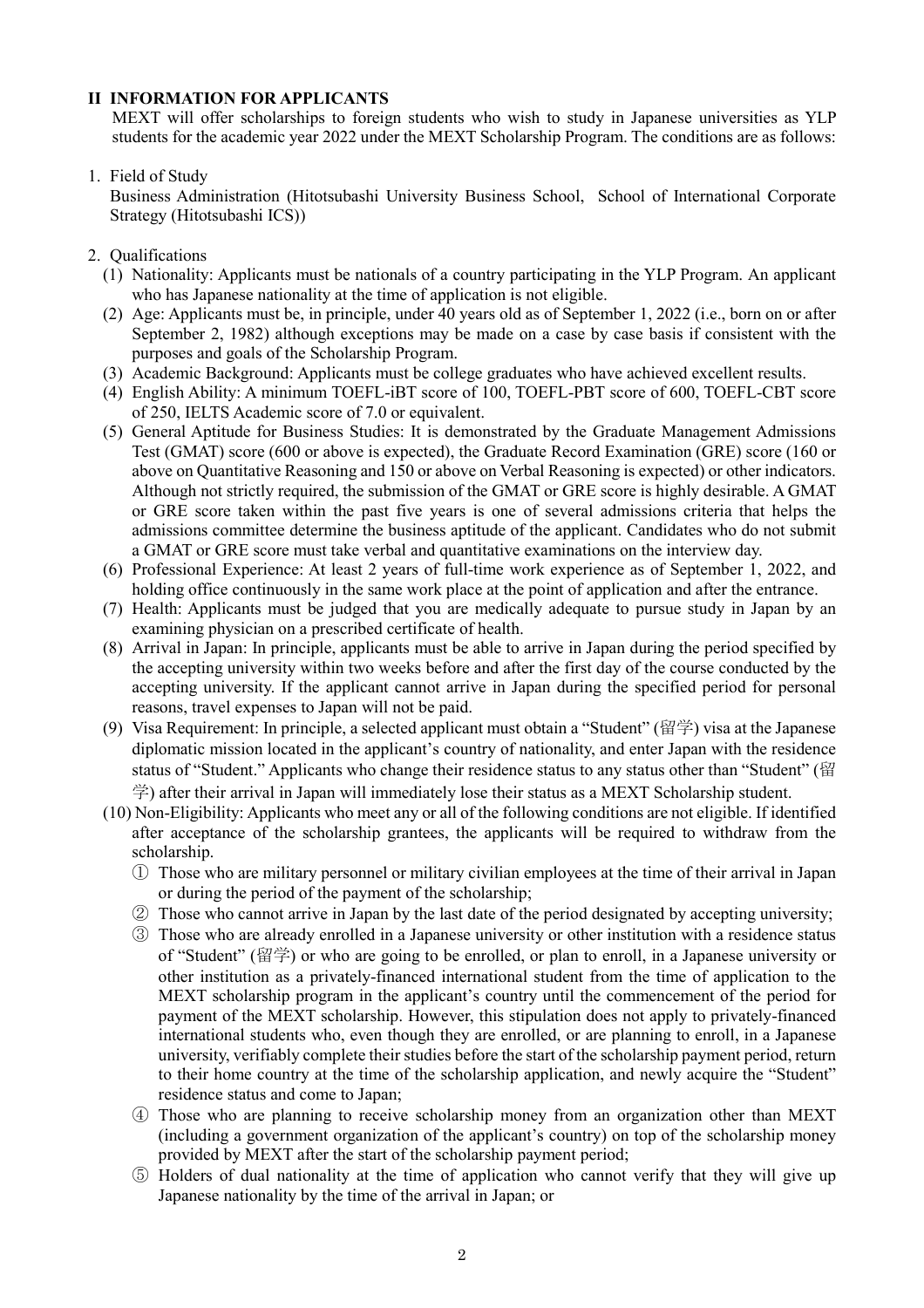- ⑥ Those wishing to engage in fieldwork or an internship in a country other than Japan after submission of application.
- 3. Period of Scholarship

Eleven months from October 2022 to August 2023.

(The scholarship payments will begin in October 2022 as the first term of the program starts after September 2, 2022.)

- 4. Scholarship Benefits
	- (1) Allowance: 242,000 yen per month. Due to the situation of the Japanese Government's budget, the amount of payment may be subject to change each fiscal year. The scholarship will not be paid to a grantee who takes a leave of absence or is long absent from the assigned university.
	- (2) Traveling Costs
		- ① Transportation to Japan: In principle, MEXT stipulates the travel schedule and route, and provides an economy-class airline ticket from the international airport nearest to his/her home address (in principle, the country of nationality) to Narita International Airport (or any other international airport that assigned university usually uses). The grantee shall bear at his/her own expense all costs related to domestic travel from his/her home addressto the nearest international airport, airport taxes, airport usage fees, special taxes necessary for travel, travel expenses within Japan (including airline transit costs), travel insurance expenses, carry-on luggage or unaccompanied baggage expenses, etc. The present addressin the country of the grantee's nationality stated in the application form isin principle regarded as the recipient's "home address". If, however, the address stated in the application form will be changed at the time of leaving from his/her country, the changed address will be regarded as the "home address".
		- ② Transportation from Japan: Based on the application by the grantee, MEXT will provide an airline ticket to grantees who shall graduate the accepting university and return to the home country by the end of the final month of the period of scholarship (See "3. Period of Scholarship") designated by MEXT. MEXT, in principle, shall provide an economy-class airline ticket from Narita International Airport or the international airport used for the normal route to and from the accepting university to the international airport (in principle, in the country of nationality) nearest to the returning grantee's residence. The grantee shall bear at his/her own expense all costs related to travel from the grantee's residence in Japan to the nearest international airport, airport taxes, airport usage fees, special taxes necessary for travel, travel expenses within the country of nationality (including airline transit costs), travel insurance expenses, carry-on luggage or unaccompanied baggage expenses, etc.
	- (3) Education Fees: Fees for entrance examination, matriculation and tuition will be paid by MEXT.
	- (4) Accommodations: If YLP students so desire, they may reside in single occupancy accommodations arranged or provided by Hitotsubashi University for a reasonable fee.
- 5. Suspension of Payment of Scholarship

Payment of the scholarship will be stopped for the reasons given below. Should any of the following reasons apply, the grantee may be ordered to return a part of, or all of, the scholarship paid up to that time. Payment of the scholarship may also be stopped during the period up to the decision on the disposition of the matter.

- ① A grantee is determined to have made a false statement on his/her application;
- ② A grantee violates any article of his/her pledge to the Minister of Education, Culture, Sports, Science and Technology;
- ③ A grantee violates any Japanese laws and is sentenced and imprisoned for an indefinite period or for a period of exceeding 1 year;
- ④ A grantee is suspended from his/her university or receives other punishment, or is removed from enrollment; as a disciplinary action in accordance with school regulations of the accepting institution;
- ⑤ It has been determined that it will be impossible for a grantee to complete the course within the standard time period because of poor academic grades or suspension or absence from the university;
- ⑥ A grantee came to Japan without newly acquiring the "Student" (留学) residence status, or changed his/her residence status to one other than "Student";
- ⑦ A grantee has received another scholarship (excluding those specified for research expenditures);
- ⑧ The request from the government and/or other state institutions of applicant's home country.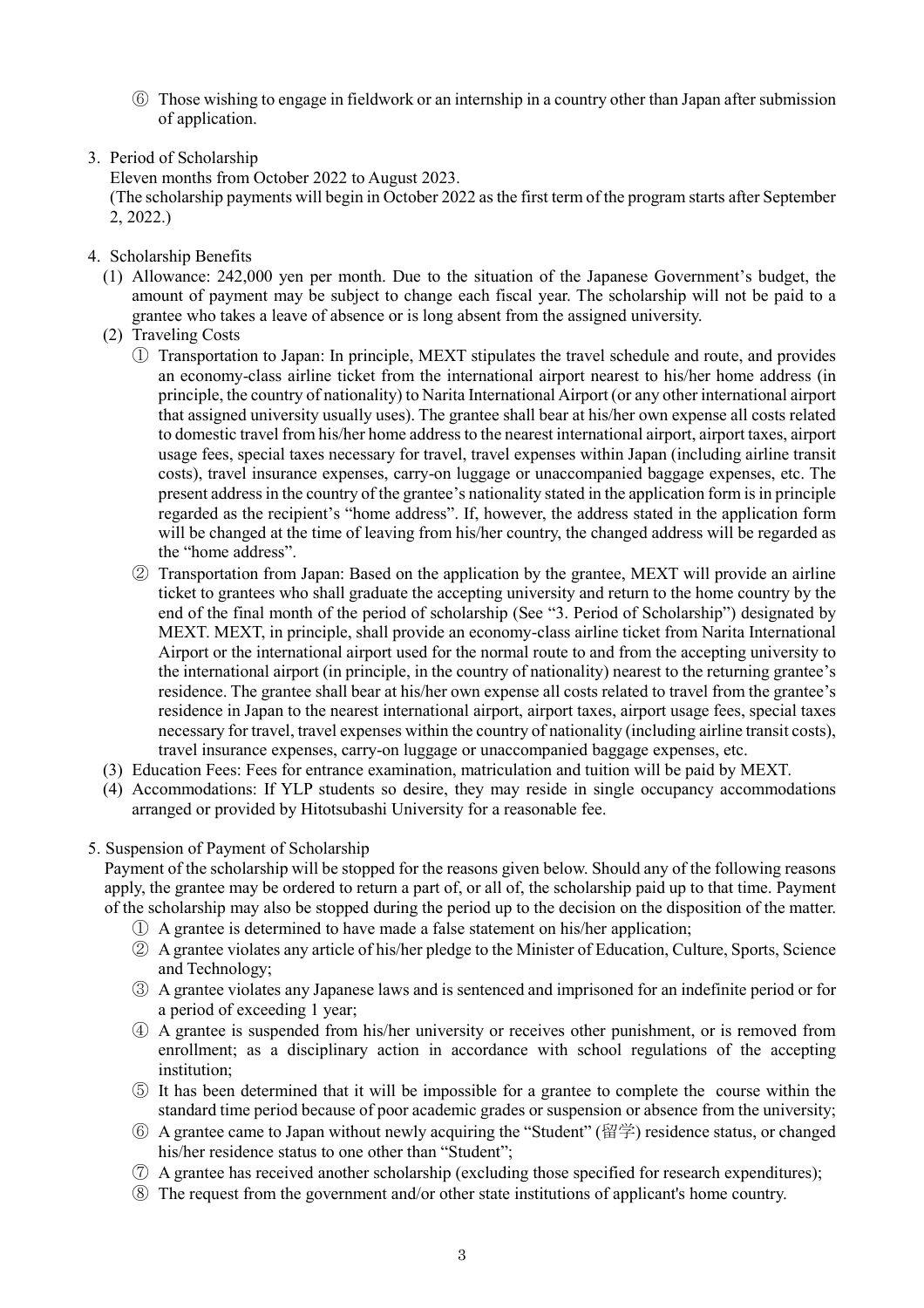### 6. Selection

- (1) Based on recommendations from authorities, the participating university will select initial candidates from among applicants through an interview and a review of the submitted documents. If it is impossible to hold an interview in the applicant's home country, an interview will be conducted by telephone.
- (2) Those who have been selected initially by the participating universities will be put forward to the YLP committee established by MEXT for the final selection.

#### 7. Education at University

All lectures and practical training at universities will be conducted in English.

#### 8. Application Procedure

Applicants must submit the following documents to their recommending authorities by the designated date. (The submitted documents will not be returned.)

| (2) | Photograph (6 x 4 cm, taken within the past 6 months, should be affixed on the application form) ------                                 |
|-----|-----------------------------------------------------------------------------------------------------------------------------------------|
|     |                                                                                                                                         |
| (3) |                                                                                                                                         |
| (4) | <sup>3</sup> 3 Certificate of graduation or a certified true copy of an official diploma from both undergraduate and                    |
|     |                                                                                                                                         |
|     | (5) 4 Official transcript or a certified true copy of an academic record from both undergraduate and                                    |
|     |                                                                                                                                         |
|     | (6) 5Essay explaining the applicant's aspirations and future plans after the completion of the YLP                                      |
|     |                                                                                                                                         |
| (7) |                                                                                                                                         |
| (8) | <b>OGMAT</b> or GRE score (Scores of the online GMAT and GRE are also accepted.) ----------- 1 Photocopy                                |
|     | GMAT or GRE score taken within the past five years is highly desirable although not strictly required.                                  |
|     | If the applicant has not taken the GMAT or GRE, we encourage the applicant to take the test no later                                    |
|     | than October 31, 2021.                                                                                                                  |
|     |                                                                                                                                         |
|     | (10) Two recommendation letters from the employer or from the supervising professor of the university                                   |
|     |                                                                                                                                         |
|     | (11) @Photocopy of the passport, a copy of the applicant's family register, or certificate of the citizenship                           |
|     |                                                                                                                                         |
|     | (12) <sup>1</sup> (12) <sup>1</sup> (DCertificate of Health (to be issued by the medical institution designated by the Japanese Embassy |
|     |                                                                                                                                         |
|     | $(13)$ Others                                                                                                                           |
| 1.  | Use A4 paper as the standard for all submitted documents, which in principle should be typed.                                           |
|     | Handwritten documents should be written clearly.                                                                                        |

- 2. These documents should all be written in English. If written in another language, attach an English version translated by a public institution. Caution is necessary as many applications are not written in English and do not come with an English translation, particularly recommendation letters and diplomas.
- 3. Reason for application and future plans will be important factors in selection, so submit a short essay of two or three pages explaining as much as possible what you expect from this program and what kind of job you seek in the short- and long-terms.
- 4. If you submit test English proficiency scores from TOEFL or IELTS, please submit scores obtained roughly within the past two years.
- 5. Recommendation letters written by a workplace supervisor or an academic advisor from one's university should be written separately by two of them and must use the stipulated format. At least one and preferably two should be written by your direct boss at work.
- 6. If you have a book or dissertation, submit a separate overview.
- 7. Your application may be rejected if the above application is either incomplete or inaccurate, or if some documents are missing.
- 8. Write the numbers ① through ⑪ in line with the item number for the items above on each document in the upper right corner.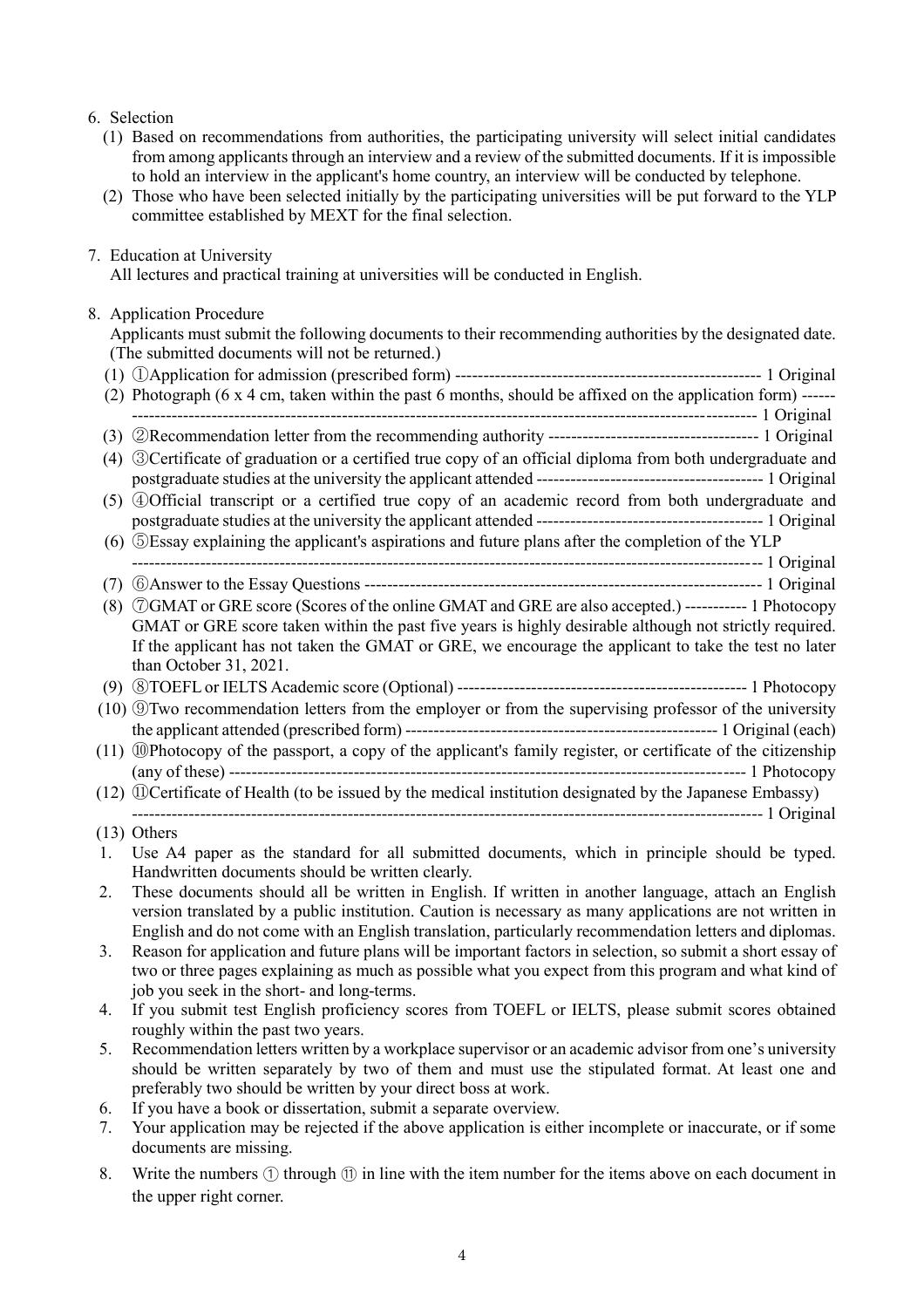#### 9. Unavoidable Circumstances

In the event of unavoidable or unforeseen circumstances, Japanese Government reserves the right to change or cancel the arrival date, scholarship, and contents of the application guidelines here within, at any time before or after notification of the results of the final selection.

Unavoidable Circumstances are defined as events whose effects could not reasonably be prevented or controlled by MEXT or Ministry of Foreign Affairs (including Embassies and Consulate generals of Japan) including but not limited to acts of God, acts of government (including local government, hereafter referred to as government), acts of government authorities (including limitations on travel or immigration enacted by the Japanese government or other foreign countries' government due to the event of infectious disease), compliance with law, regulations or orders, fire, flooding and torrential rain, earthquakes, acts of war (regardless of a declaration of war), revolt, revolution or rebellion, strike, or lockout.

#### 10. Notes

- (1) Each grantee is advised to learn some basic Japanese language and to acquire basic information on Japanese climate, geography, customs, university education, and social conditions in Japan, as well as about the differences between the Japanese legal system and that of his/her home country before departing for Japan.
- (2) As the first installment of the scholarship payment will be made from one month to one and a half months after the grantee's arrival in Japan, the grantee is recommended to bring at least approximately US \$2,000 with him/her to Japan to cover immediate living expenses and other necessary expenses.
- (3) The scholarship payments will be transferred to the bank account of Japan Post Bank (JP Bank) opened by each grantee after the arrival in Japan. MEXT will not transfer the scholarship payments to other account.
- (4) Grantees must enroll in National Health Insurance (Kokumin Kenko Hoken) upon arrival in Japan.
- (5) Information regarding the MEXT Scholarship recipient (name, gender, date of birth, nationality, accepting university/graduate school/undergraduate school, field of specialty, period of enrolment, career path after completion of scholarship, contact information [address, telephone number, e-mail address]) may be shared with other relevant government organizations for the purpose of utilization for overseas students programs implemented by the Japanese Government (support during period of study in Japan, follow-up survey, improvement of the overseas student system).

Information regarding MEXT Scholarship Students (excluding date of birth and contact information) may be included in publicity materials prepared by the Japanese Government for promoting the acceptance of overseas students in Japan, particularly in order to introduce former MEXT Scholarship Students who are playing active roles in countries around the world.

These terms and conditions are included in the Pledge stipulating rules and regulations which MEXT Scholarship recipients must comply with and submit when they have been granted the Scholarship.

- (6) If there are any questions about the content of the written text in this Application Guideline or any other matters, applicants/grantees should inquire the Japanese diplomatic mission in the applicant's country and follow their instructions.
- (7) In addition to the regulations stipulated in this Application Guideline, those that are necessary to implement the Japanese Government Scholarship programs shall be determined by the Japanese Government.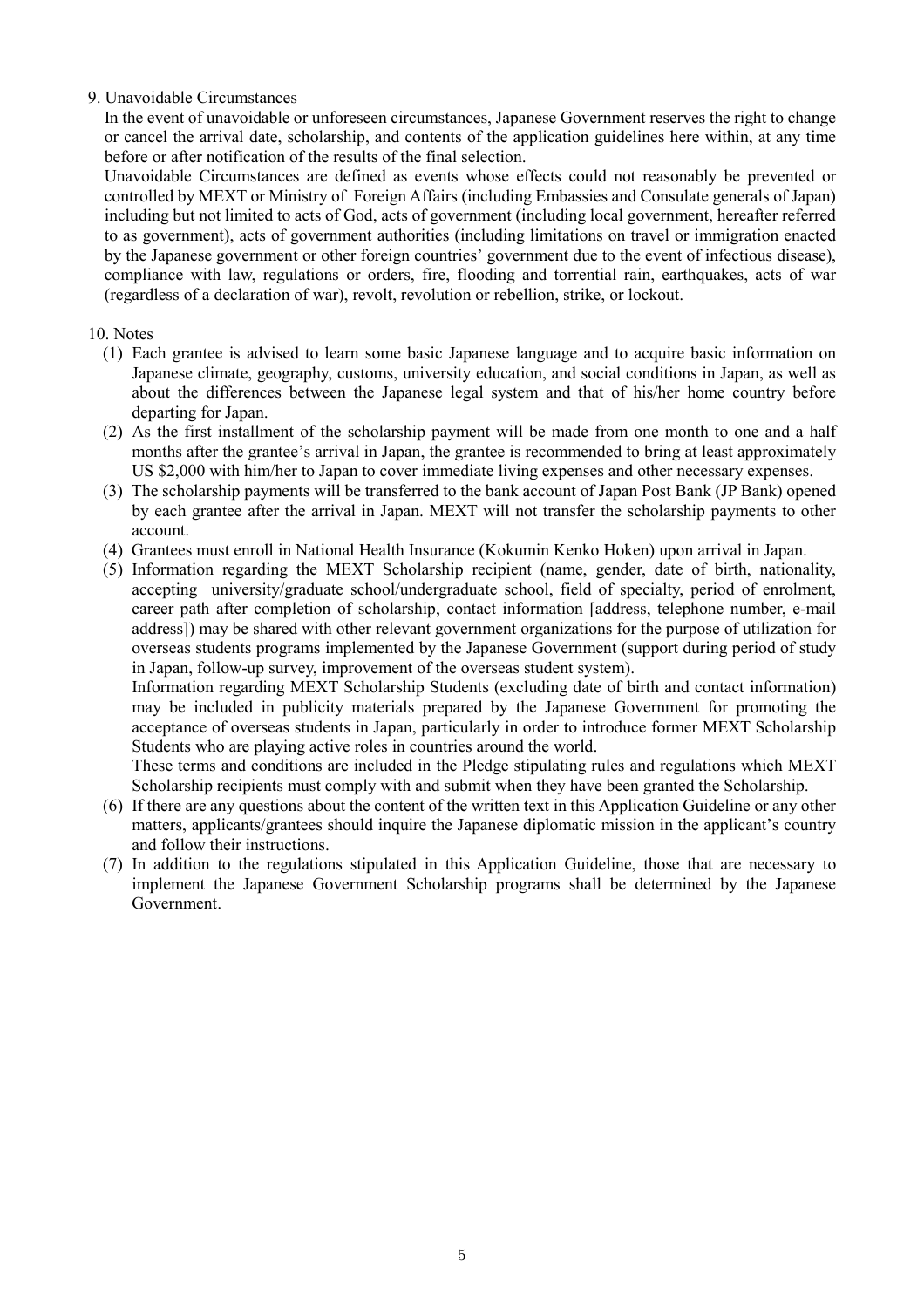# **YOUNG LEADERS' PROGRAM IN BUSINESS ADMINISTRATION CURRICULUM GUIDLINES**

#### **I Basic Concepts**

- 1. The YLP in Business Administration is built around the vision to seek the ''Best of the Two Worlds'' in management methods, one that was developed in Japan and the other developed in Europe and the United States. Its objectives include learning about ''Knowledge Management'' and ''Operations Research'' led by Japan, and also ''Entrepreneurship'' and ''Corporate Finance,'' fields in which the West is the current leader. The ultimate aim is to construct a globalized universal management model.
- 2. The YLP will be a forum where future business leaders of Asian and other countries can interact with students from Japan, Europe, and the United States. The learning method will incorporate case studies, exercises, simulations, and experiments which are popular in the West, as well as small-group seminars with professors, which are Japanese strong points. In addition, the students will go out into the real business world by visiting companies, utilizing the latest technologies, participating as business professionals, and other such types of action learning.
- 3. A one-year MBA program has been established, that follows global standards with graduation requirements similar to the two-year MBA program. YLP students in Business Administration fall under the one-year MBA program and are required to take a minimum of 54 credits in order to meet graduation requirements.

## **II Participants**

It is necessary for the participants to have at least 2 years of work experience. This work experience can be in a wide range of fields, but has to be full-time. The classes will all be in English, so it is necessary to have a good command of the language. Selection will be based on an overall evaluation of a candidate's work experience, academic aptitude (as measured, for example, by the GMAT, GRE or other aptitude test). English ability, quality of the essays, recommendations from superiors, and an interview.

## **III Courses (As of 1 April, 2021)**

- 1. Required Courses (40credits)
	- Strategy I
	- ・ Knowledge Management
	- **Marketing**
	- Corporate Finance I
	- Corporate Finance II
	- Quantitative Business Analytics
	- ・ Accounting I
	- **Operations Management**
	- ・ Accounting II
	- Business, Government, and International Economy
	- Japanese Business and Economy I
	- ・ Capstone Project
	- ・ Economics for Managers
	- ・ Wise Leadership
	- Organizational Behavior I
	- Organizational Behavior II
	- ・ Strategy II
	- Design Thinking
	- **Strategy Simulation Week**
	- Seminar I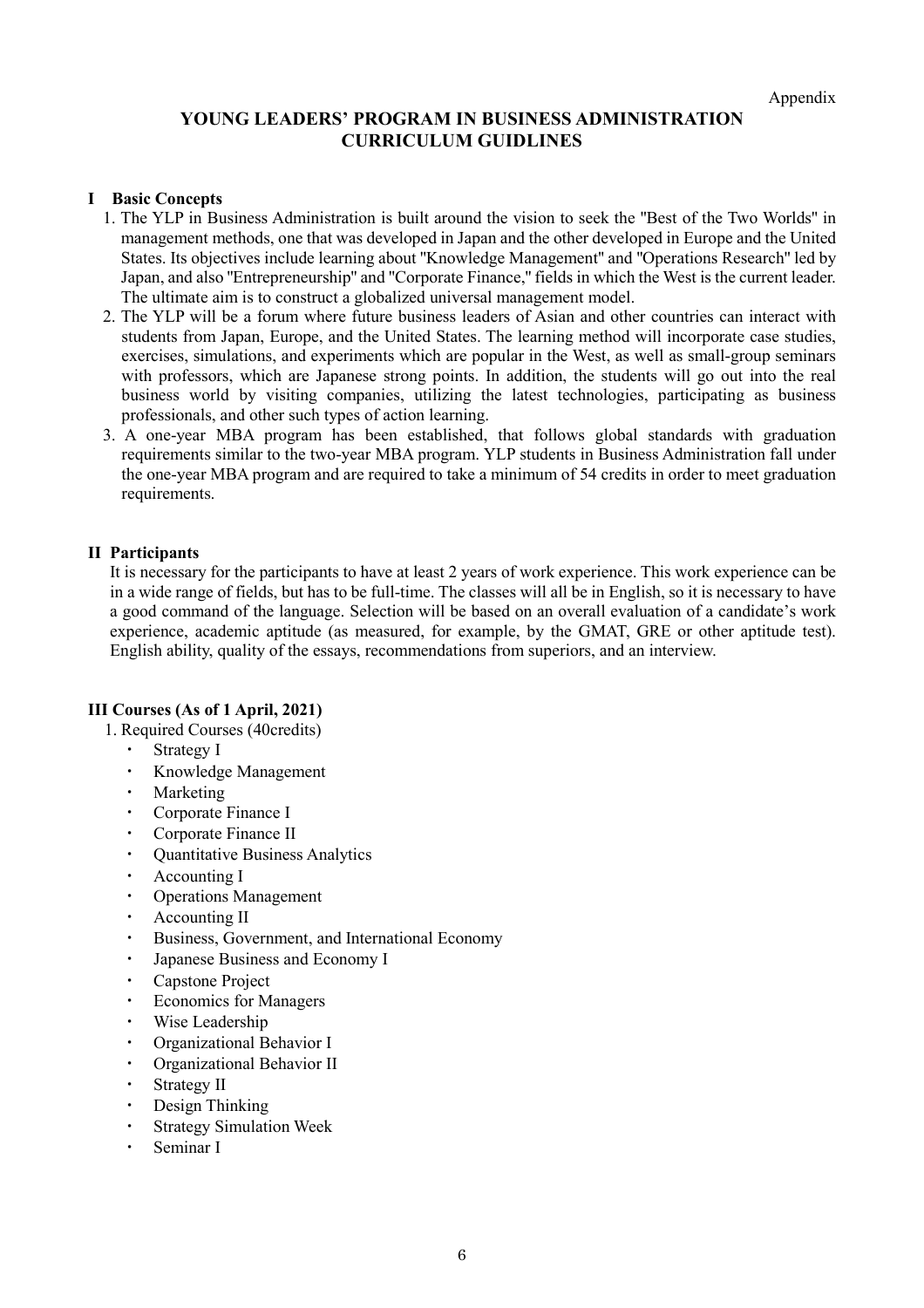- 2. Elective Courses (minimum 14 credits)
	- Marketing Research & Analytics
	- ・ Corporate Governance
	- Dynamic Competitive Strategy
	- ・ Topics in Innovation I
	- Microeconomics for Managers
	- ・ Strategy in Emerging Markets
	- **Customer Behavior**
	- ・ Brand Strategy and Design
	- Topics in Technology I
	- Topics in International Business and Economy I
	- **Equity Investments**
	- ・ Service Management
	- ・ Competitiveness and Clusters
	- ・ Topics in Technology II
	- ・ Topics in International Business and Economy II
	- ・ Topics in Operation I
	- ・ Independent Research
	- Topics in Finance I
	- ・ Topics in Finance II
	- **Entrepreneurial Finance**
	- Company and Equity Analysis
	- **Control**
	- **Applied Corporate Finance**
	- **Entrepreneurial Management**
	- Topics in Business Ethics I
	- ・ Topics in Business Ethics II
	- ・ Human Resource Management
	- Topics in Innovation II
	- Topics in Finance III
	- Topics in Marketing I
	- ・ Topics in Marketing II
	- ・ Topics in Organizational Behavior I
	- ・ Topics in Organizational Behavior II
	- ・ Topics in Strategy I
	- ・ Topics in Strategy II
	- ・ Topics in Knowledge Management I
	- ・ Topics in Knowledge Management II
	- ・ Global Business
	- **Capital Markets**
	- Management of Energy Business
	- Corporate Entrepreneurship
	- ・ Applied Operations Management
	- Knowledge Generation